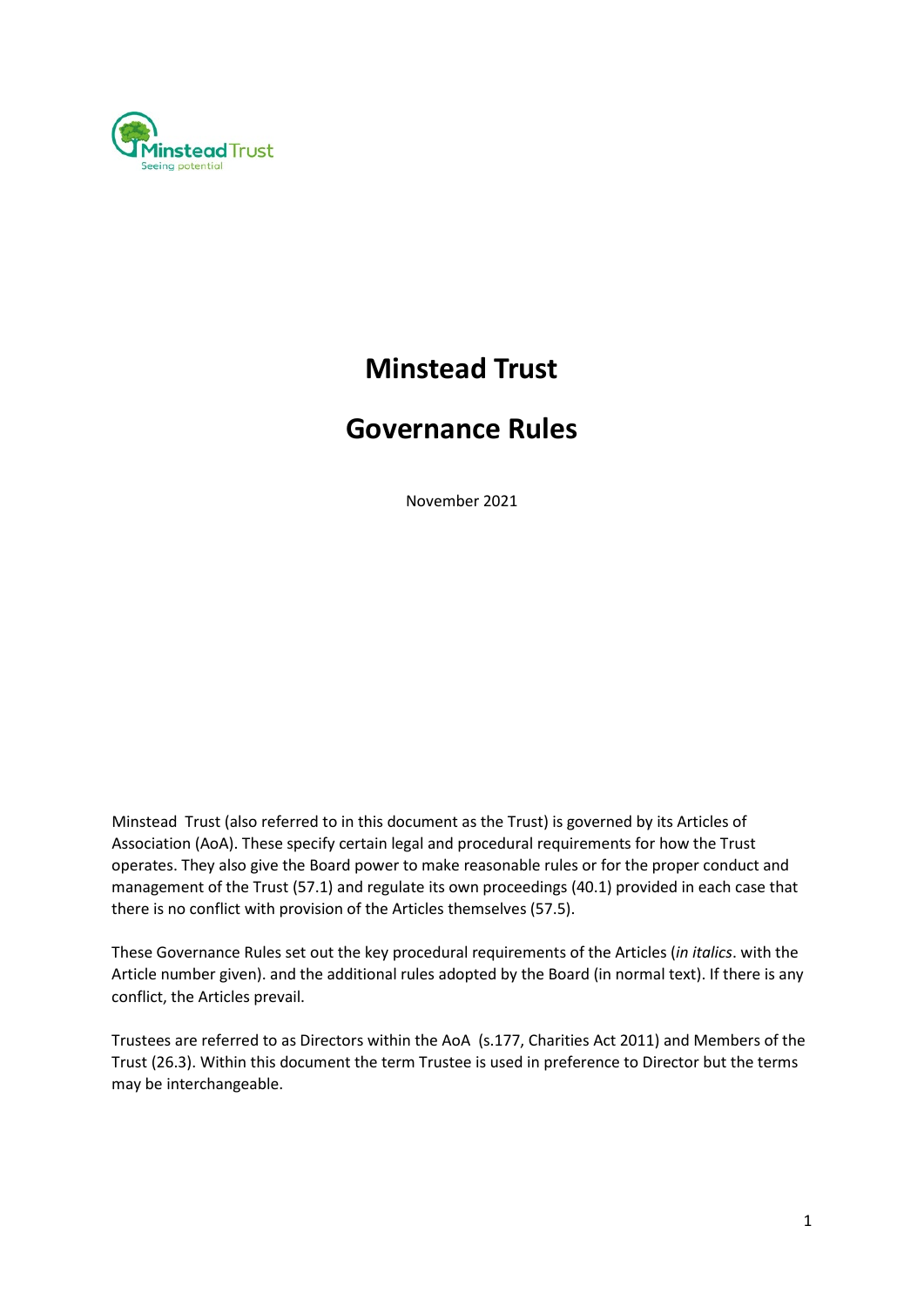# **1. ORGANISATIONAL PURPOSE**

Minstead Trust was established in 1986 at Furzey Gardens, Minstead in the New Forest. Initially focusing on horticultural training for people with learning disabilities, later it expanded to Minstead Lodge to provide residential and community care alongside day opportunities. It took its current form in September 2017 with revised Articles of Association and Charitable Objects reflecting the wider role the Trust.

## **1.1 Charitable Objects**

*The Trust's objects are the following, and it may not do anything inconsistent with these (4):*

- *1. to support people with a disability, or otherwise excluded by their social or economic circumstances and members of their family and their carers by means of providing services, facilities, campaigning and support to enable them to lead more independent and fulfilling lives and become fully integrated in society.*
- *2. to preserve, maintain and develop the historic gardens and buildings particularly at Furzey, Minstead for the enjoyment and benefit of horticultural groups and the public and in particular people who are otherwise excluded by their social or economic circumstances.*
- *3. to provide facilities for the better carrying out of the Objects herein referred to without prejudice to the generality of this Object to provide library, workshop, research, employment, training, recreational, spiritual and other residential and non-residential facilities as may be necessary to promote such Objects.*

*The Trust has power to do anything which is calculated to further its objects or is conducive or incidental to doing so (5).* 

## **1.2 Strategy**

The way in which the Trust intends to meet it charitable objects shall be set out in a Strategic Plan which the Board shall approve and regularly review.

#### **1.3 The Trust's Values**

The Trust is an organisation which seeks to respect and value each individual's dignity, identity, privacy and values which includes recognising and supporting peoples' spiritual needs, from any or no religious background.

The Trust has a Christian foundation and its values are based on the belief that all people and the environment in which we live deserve care and respect. We strive to care for others as we would want them to care for us. Whilst we celebrate the main Christian events of Christmas, Easter and Harvest Festival we welcome people of all faiths and none, aiming to serve whatever personal and spiritual needs people may have.

Our core beliefs and values underpin and guide everything we do. They apply to everyone involved with Trust and how we work in partnership and collaborate with others.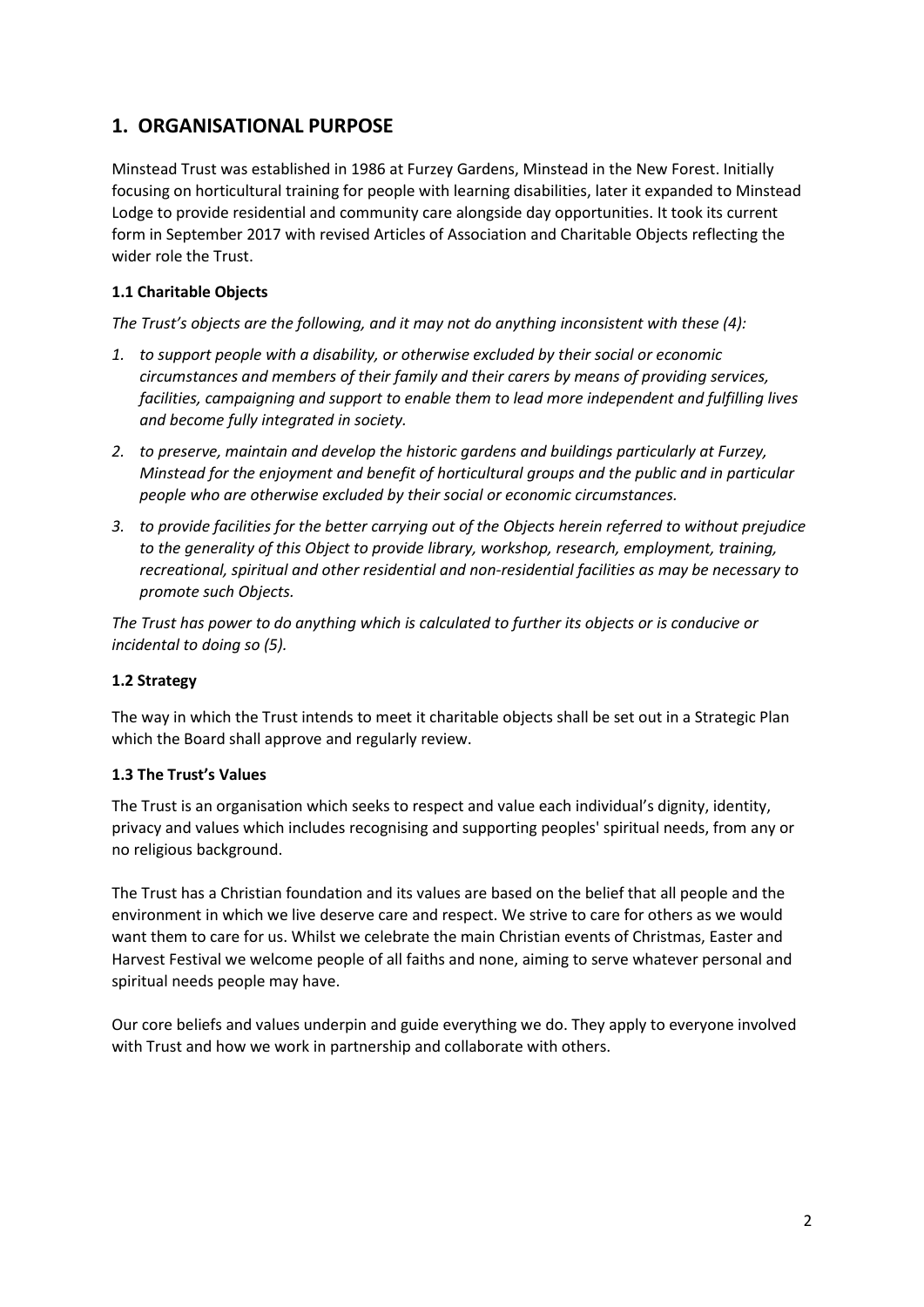| <b>Core Value</b>                             | We mean -                                                                                                                                              |
|-----------------------------------------------|--------------------------------------------------------------------------------------------------------------------------------------------------------|
| Putting the People we<br><b>Support First</b> | We act in the best interest of those who attend or live within the<br>Trust, whatever their background, skill or ability.                              |
| Being Inspirational                           | We look towards new ways of providing and delivering experiences.<br>We enable success through encouragement and praise.                               |
| Achieving Excellence                          | We always                                                                                                                                              |
|                                               | Focus on how we can improve and raise the standards of the<br>$\bullet$<br>services and experiences we offer.                                          |
|                                               | Put the interest of those we work with before ourselves.<br>$\bullet$                                                                                  |
|                                               | Have high professional standards for ourselves and those that<br>we work with.                                                                         |
| Behaving with Integrity                       | We work without fear or favour, listening, responding appropriately.<br>Not afraid to provide support and challenge.                                   |
| <b>Valuing Difference</b>                     | We promote the principles and practices of equalities and take<br>action to ensure that everyone can engage effectively to achieve<br>their potential. |
| <b>Working Together</b>                       | We work together by                                                                                                                                    |
|                                               | Living and being in a community, putting our shared welfare<br>above personal and departmental interest.                                               |
|                                               | Supporting each other to ensure we are meeting the needs of<br>those entrusted in our care                                                             |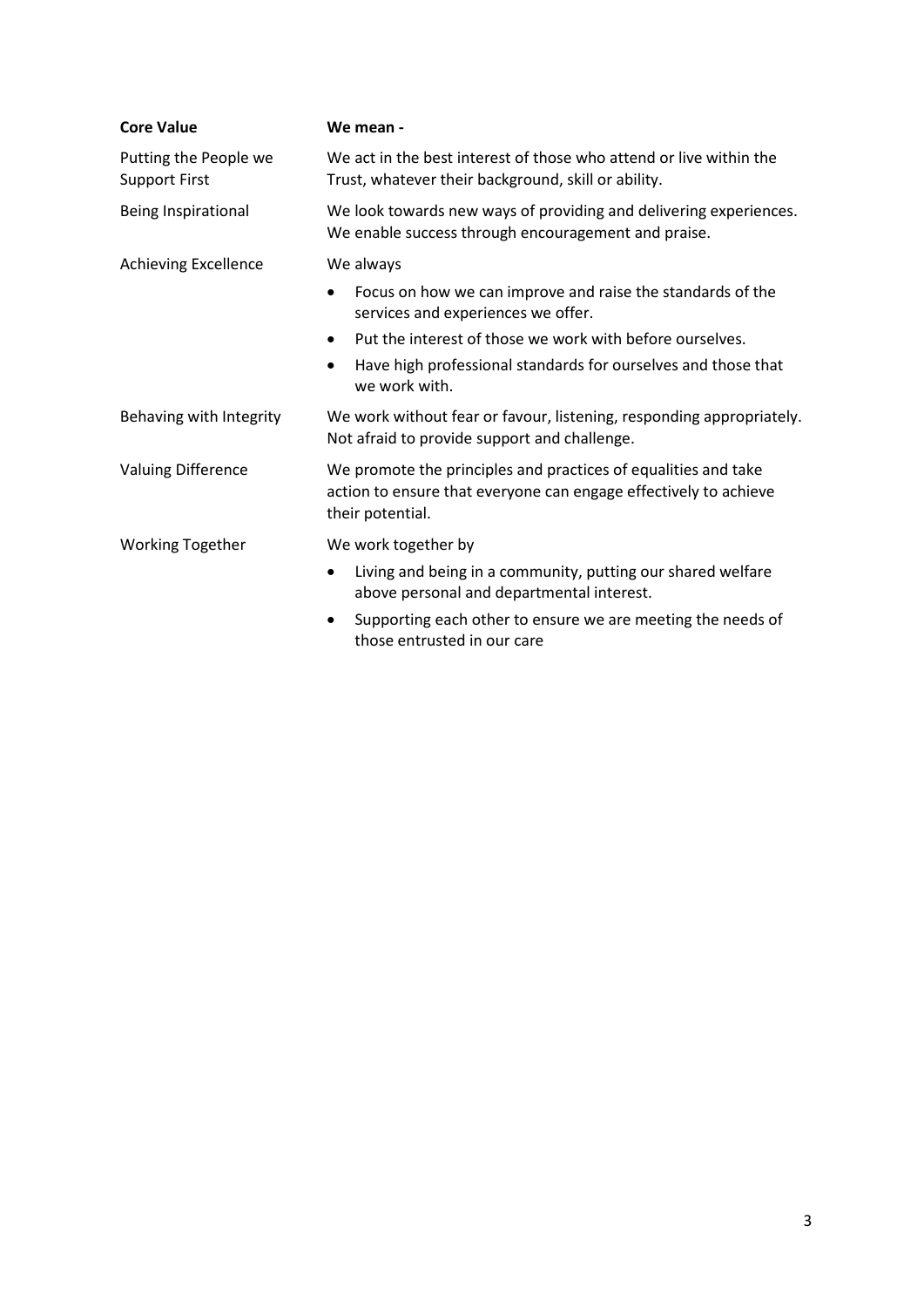# **2. LEADERSHIP**

The leadership comprises the Trustees, the Chief Executive Officer (CEO) and Senior Management Team (SMT). They meet quarterly at Board meetings and more frequently in Committees and Working Groups to ensure that the Trust is managed in accordance with its organisational purpose and Strategic Plan.

## **2.1 Ethos**

The Board of Trustees has an Ethos Working Group composed of Trustees, staff, volunteers and people we support to ensure that the Board acts with integrity, adopting values and creating a culture which helps achieve the organisation's charitable purpose.

## **2.2 Decision-making, risk and control**

The Board of meets at least four times a year and its Committees and Working Groups meet regularly with senior managers to monitor operations against the strategic plans and monitor risk by regularly reviewing the Trust's risk register. Committees report to the full Board and escalate issues as appropriate.

## **2.3 Board effectiveness**

The Board recruits Trustees from diverse backgrounds with skills and experience relevant to the purpose of the Trust. The Board reviews its own effectiveness on an annual basis and external professional guidance is sought if the Board believes that it is required.

## **2.4 Equality, Diversity and Inclusion**

The recruitment of Trustees from diverse backgrounds and the work of the Ethos Working Group ensure that the Board's effectiveness, leadership and decision making is informed by input from stakeholders with a wide range of knowledge, experience and beliefs.

## **2.5 Openness and accountability**

The Trust has clear two way internal and external communication channels for informing staff, the people we support, stakeholders and supporters. The Board may invite any stakeholder to the Trust's AGM. Regular newsletters are published, distributed and made available on the Trust's web site. Minstead Trust's annual report and Accounts are published in line with the Charity Commission's requirements.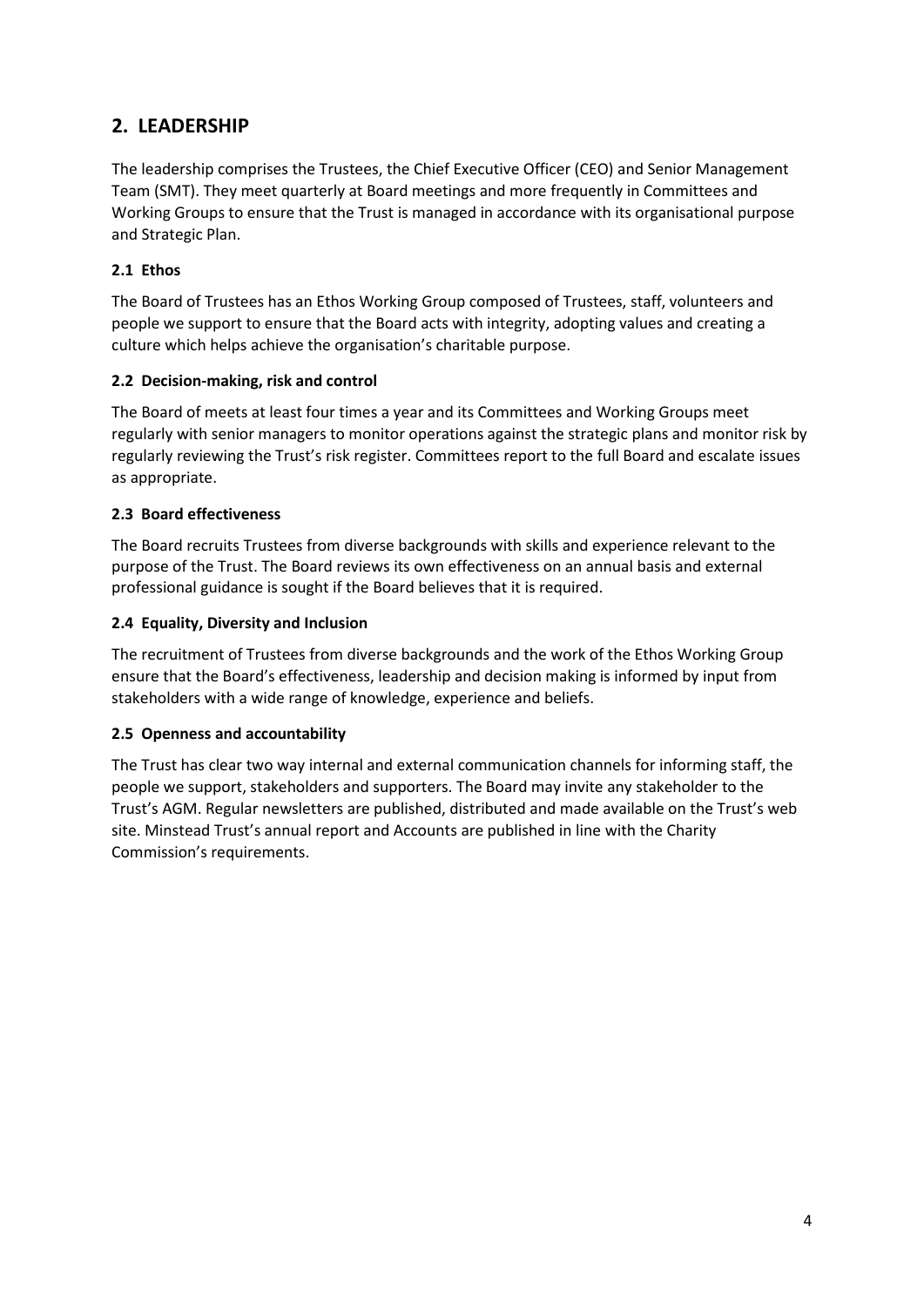# **3. THE BOARD**

#### **3.1 Role and Responsibilities**

The Charities Act 2011 defines charity Trustees as the people responsible under the Charity's Governing Document for controlling the administration and management of the Charity.

The Board must act in the best interest of the Trust and apply the same duty of care that a prudent person of business would in looking after the affairs of someone for whom they have responsibility. The Board acts as a group and not as individuals. In particular the Board must:

- Ensure the Trust is carrying out its purposes for the public benefit
- Manage the Trust's resources responsibly
- Ensure the Trust is accountable
- Comply with the Trust's Governing Document, charity law, company law and other relevant legislation and regulations

#### **3.2 Recruitment**

The Board shall actively review the skills and needs of the Board and the terms of office of existing Trustees and seek to recruit additional Trustees when a need arises. The recruitment process shall be managed by the Governance Committee and shall normally consist of a review of a candidate's CV and application letter, an interview, and attendance as an observer at a Board meeting. Any person wishing to become a Trustee shall initially apply in writing to the Chair or the Chief Executive Officer of the Trust.

*Trustees shall have a current DBS certificate (36.1),* satisfy any other Safer Recruitment requirement of the Trust and *not be disqualified by law (38).* 

#### **3.3 Term of Office**

*A Trustee may serve for a maximum of two terms of three years and thereafter must stand down as Trustee for at least a period of one year unless the remaining Trustees at the time of the retiring Trustee's retirement unanimously agree to continue the appointment for a third term (32).* The period of such third term is to be agreed (but may not exceed three years) after which the Trustee is required to step down for at least a year.

*A Trustee may resign by notice to the Trust (38.5). A Trustee may be removed if absent without the permission of the trustees from all their meetings held within a period of six consecutive months and the trustees so resolve (38.6). A Trustee may be removed for cause by vote of the Board to terminate their role as a Member of the Trust (19).*

#### **3.4 Chair and Deputy Chair**

*The Board shall elect a Chair to govern its proceedings (43.1).* The Chair's term of office shall normally be three years (subject to confirmation at each AGM) but shall end when their term of office as a Trustee ends, if earlier.

When a vacancy arises for Chair, Trustees who wish to be considered for appointment shall submit a short personal statement, to be circulated to all Board members, stating their reasons for applying and what they would bring to the role. They may be questioned about their application at a Board meeting. The new Chair shall then be elected by anonymous ballot. To be appointed, a candidate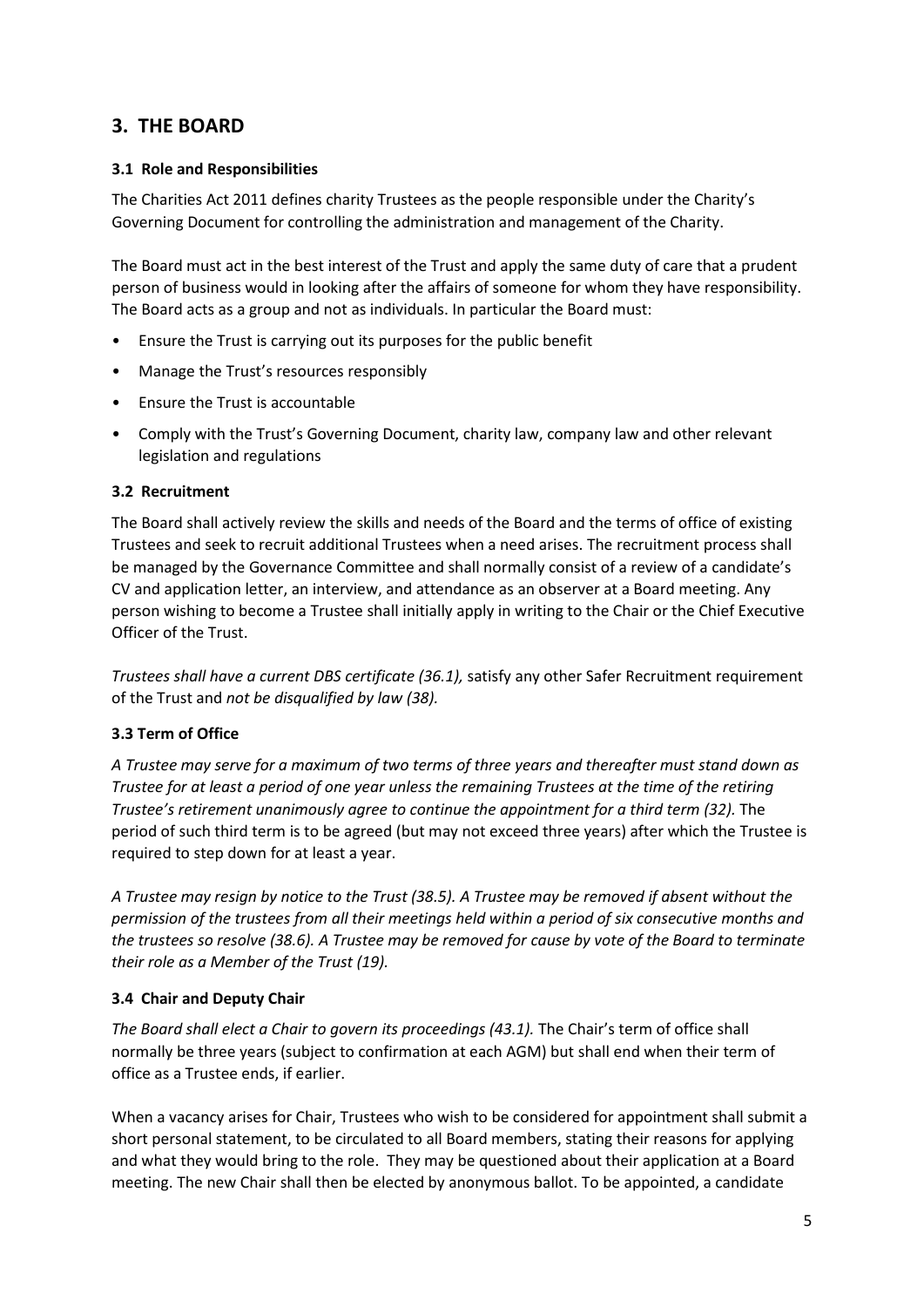must receive the support of at least 50% of the total number of Trustees. This shall apply whether or not the election is contested.

In a contested election, if no candidate receives the required support, there shall be a second election, in which only the candidates with the two highest numbers of votes in the first ballot shall be eligible to participate. If the second election is contested, there shall be an anonymous ballot. To be appointed, a candidate must receive the support of at least 50% of the total number of Trustees.

If this still results in no candidate being appointed, the position of Chair shall be advertised externally.

The role description for the Chair is set out in Appendix 1.

The Board may, if it thinks fit, elect a Deputy Chair. The term of office and method of appointment of a Deputy Chair shall be as for the Chair.

*If neither the Chair nor Deputy Chair is present at a Board meeting, the Trustees present shall elect one of their number to chair that meeting (43.2).*

#### **3.5 Trustees**

*Trustees are referred to as Directors within the AoA (s.177, Charities Act 2011) and Members of the Trust (26.3).* 

#### Trustees shall

- act within Articles of Association, the Governing Document and the law
- act in the best interests of the Trust as a whole
- actively promote the beliefs and values of the Trust to ensure that they are maintained and supported
- work considerately and respectfully with all respecting diversity and valuing each individual as set out in our beliefs and values
- manage personal conflicts of interest effectively registering, declaring and resolving conflicts of interest so as not to gain materially or financially
- respect confidentiality
- have a sound and up-to-date knowledge of the Trust, its environment, operations and culture operate
- commit the time necessary to attend scheduled meetings and other appointments and to take on specific roles to facilitate the work of the Trust\*
- prepare fully for meetings and all work for the Trust reading papers, clarifying and thinking through issues in good time before meetings
- actively engage in discussion, debate and voting in meetings contributing constructively, listening carefully, challenging sensitively, and avoiding conflict
- act jointly and stand by majority decisions making decisions and collectively accepting corporate responsibility for the work of the Board and the Trust.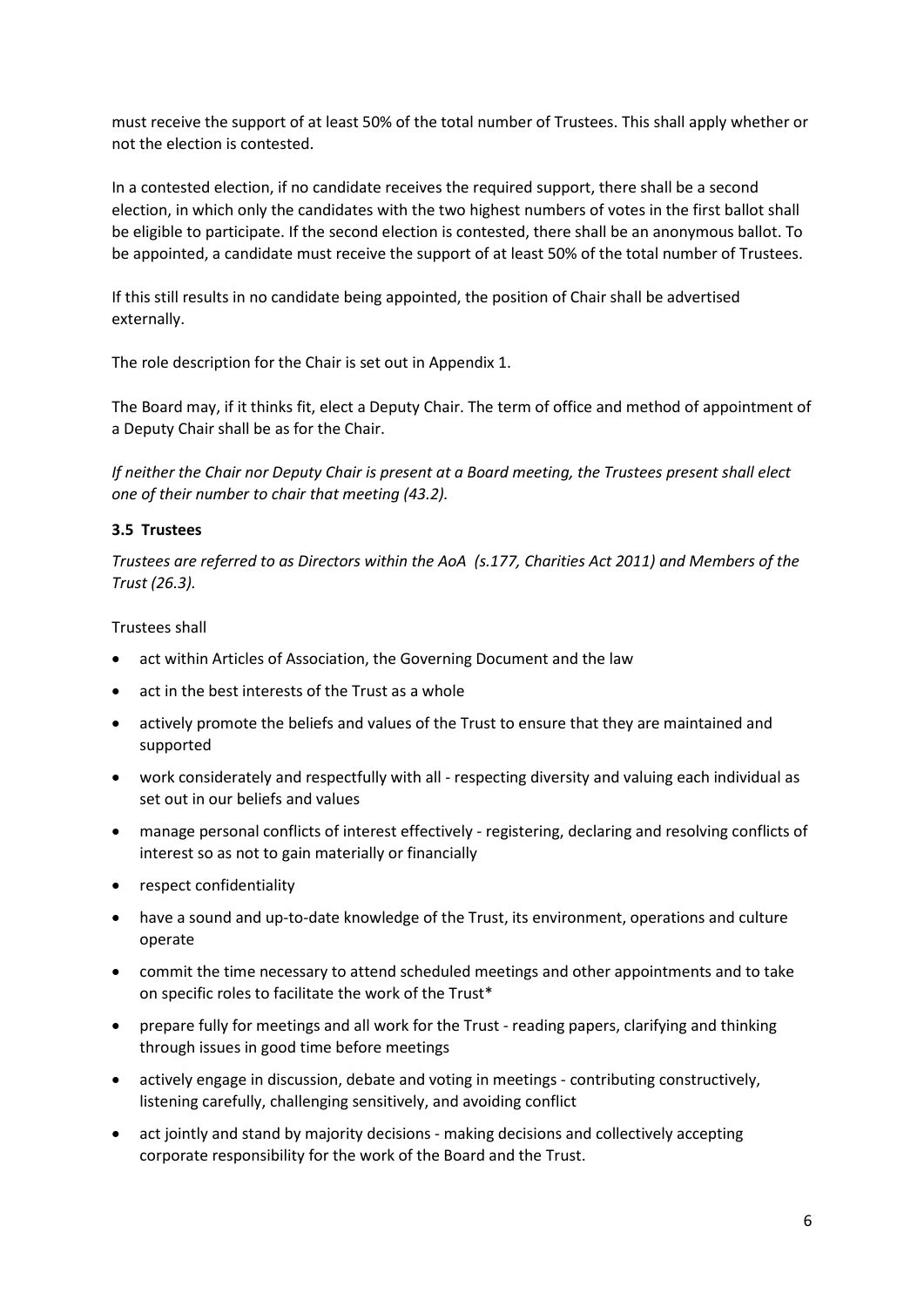\* The expectation is that Trustees will attend for the whole of every meeting, unless otherwise agreed in advance personally with the Chair.

#### Trustees shall not

- use the Trust's resources or make commitments on behalf of the Trust otherwise that in accordance with the Trust's written policies or without the authority of the Board
- make comments about the Trust in the media or online without prior agreement with the Chair or Chief Executive

The role description for Trustees is set out in Appendix 2.

#### **3.6 Conflicts of interest**

*No Trustee nor any 'connected person' may receive any remuneration or derive any benefit from the Trust except as authorised by Article 7.* 

*Trustees shall declare any interest they may have in any transaction or arrangement being entered into by the Trust. They shall absent themselves from any discussion where it is possible that a conflict might arise between their duty to act solely in the Trust's interests and any other interest, pecuniary or otherwise, which they or a connected person may have (8).*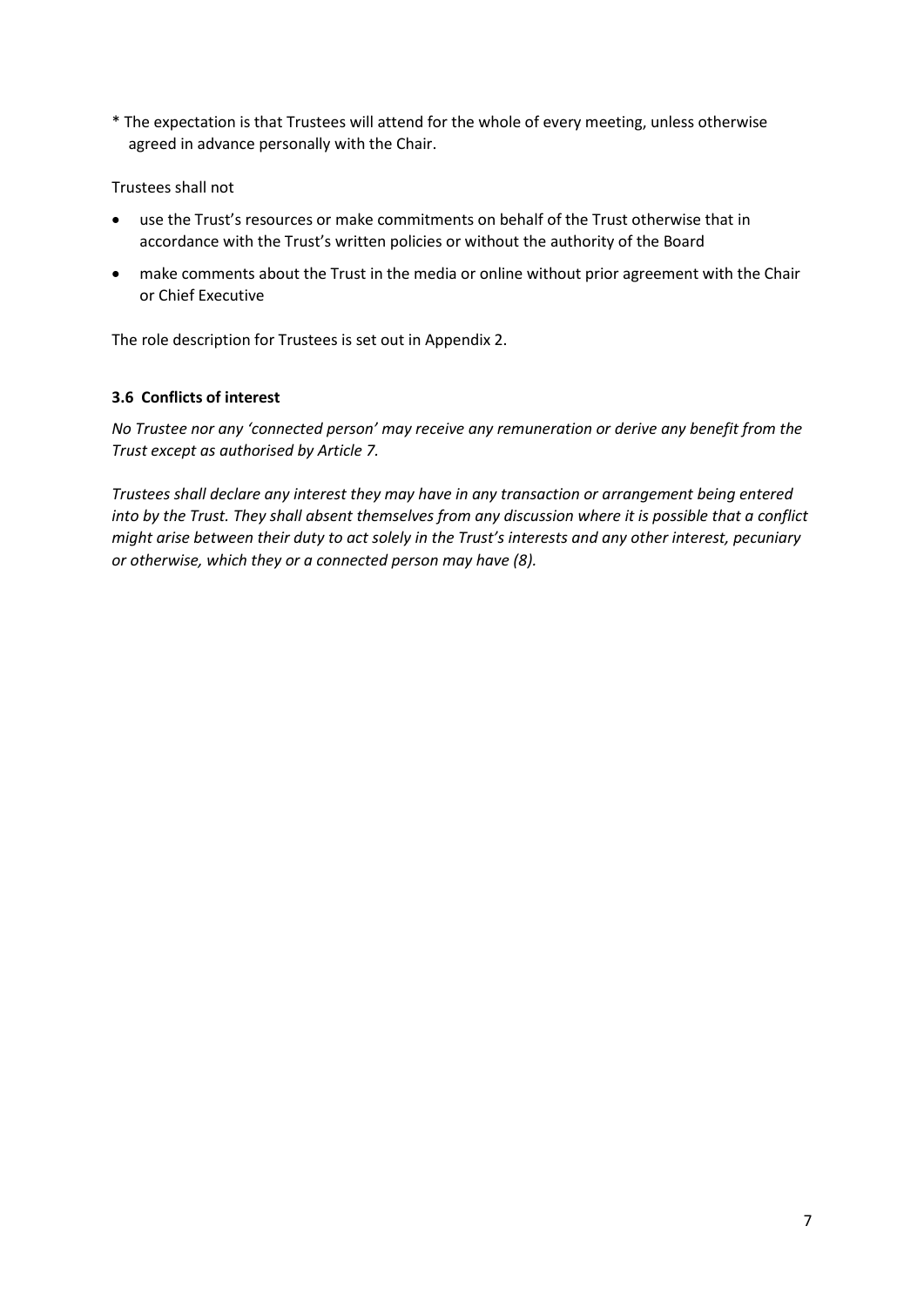# **4. MEETINGS OF THE BOARD**

Board meetings shall be held as a minimum approximately quarterly, with additional meetings as may be required.

#### **4.1 Notice**

Fourteen days clear notice shall be given of a Board meeting. The notice shall be given to all Trustees and shall state the time and place of the meeting. The full agenda and any papers shall be circulated at least seven days in advance.

*Notices and papers shall be provided in writing or electronic form (52).*

The Chair may call a Board meeting at shorter notice if considered necessary or expedient to transact urgent business.

*Any Trustee may call a Board meeting (40.2) and the Secretary shall call a Board meeting if requested to do so by any Trustee (40.3).*

*Trustees may attend Board meetings in person or by electronic means agreed by the Board which enable each participant to communicate with all the other participants (40.6)*

#### **4.2 Quorum**

*The Board may make decisions at a Board meeting only if a quorum is present (41.1)*.

*The quorum is 50% of the Trustees present, or one third of the total number of Trustees (rounded to the nearest whole number) whichever is the greater (41.2). 'Present' includes present in person or by agreed electronic means (41.1). If a Trustee is not entitled to vote on any matter, they are not counted in the quorum for that matter (41.3}.*

#### **4.3 Voting**

*Decisions of the Board shall be reached by majority vote (40.4).*

Voting at Board meetings shall be by show of hands unless the Chair or any two Trustees present request a recorded vote. The result of any such vote shall be recorded in the Board minutes, but the number or proportion of votes cast shall not be recorded.

*Each Trustee shall have one vote, save that if votes are equal, the Chair shall have a second or casting vote (40.5).*

Trustees shall have the right to require that their name be recorded in the minutes as not voting on an item of business.

#### **4.4 Written resolutions**

*A written resolution (including in electronic form) agreed by a majority of trustees shall have the same status as a decision reached at a quorate Board meeting (44.1).* 

#### **4.5 Minutes**

The Board shall appoint a person to act as Secretary to the Board to take minutes of its meetings, which shall be submitted to the next meeting of the Board for confirmation as a correct record. If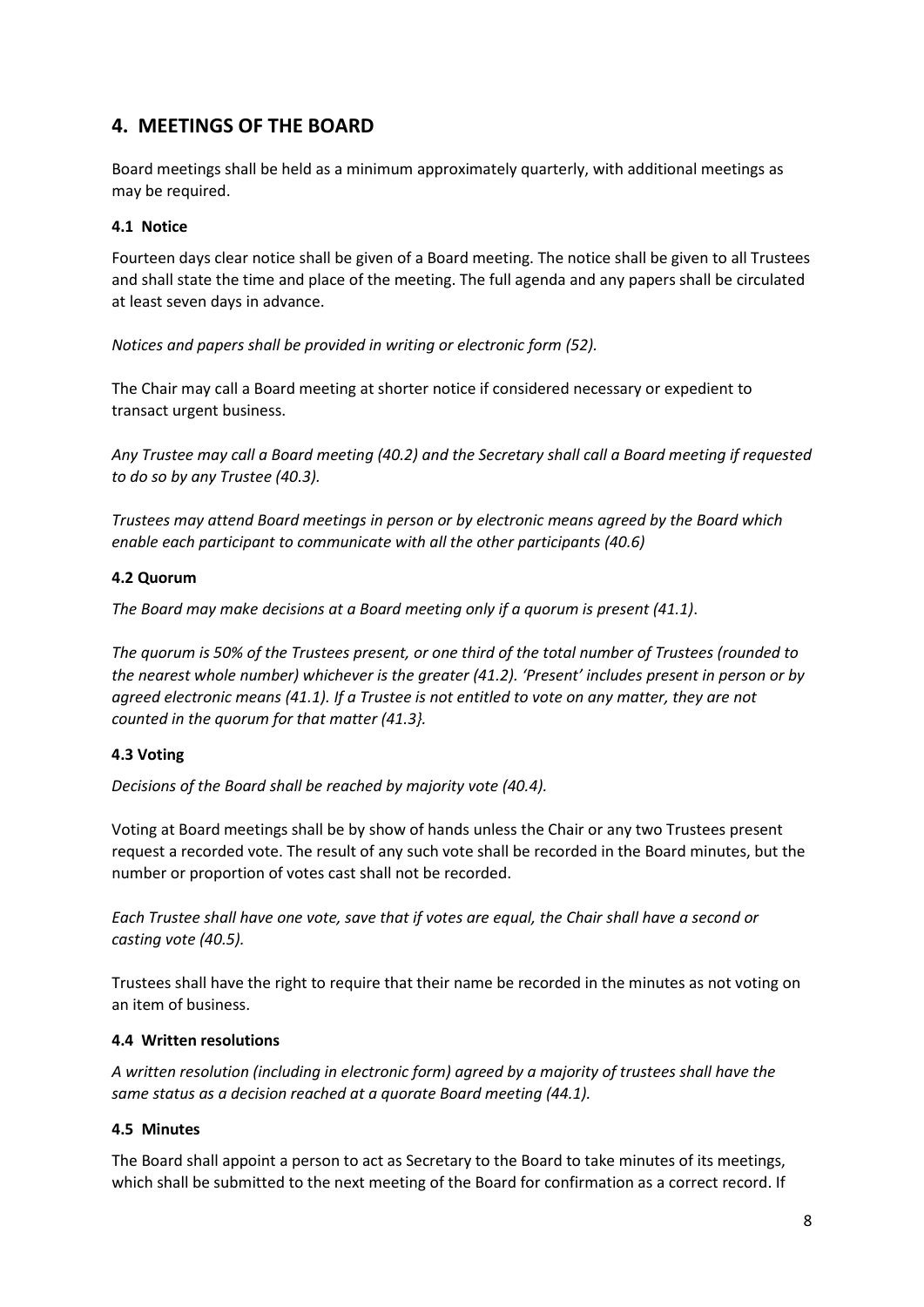the Secretary is not present for any meeting, the Board shall appoint some other person to act as Secretary for that meeting.

*Minutes shall include as a minimum the names of the trustees present, the decisions reached and, where appropriate, the reasons for those decisions (48.3).* 

#### **4.6 Other attendees**

The Board may invite to attend a Board meeting, or any part of it, any person who in their opinion will bring relevant expertise or knowledge. Such persons shall not be entitled to vote.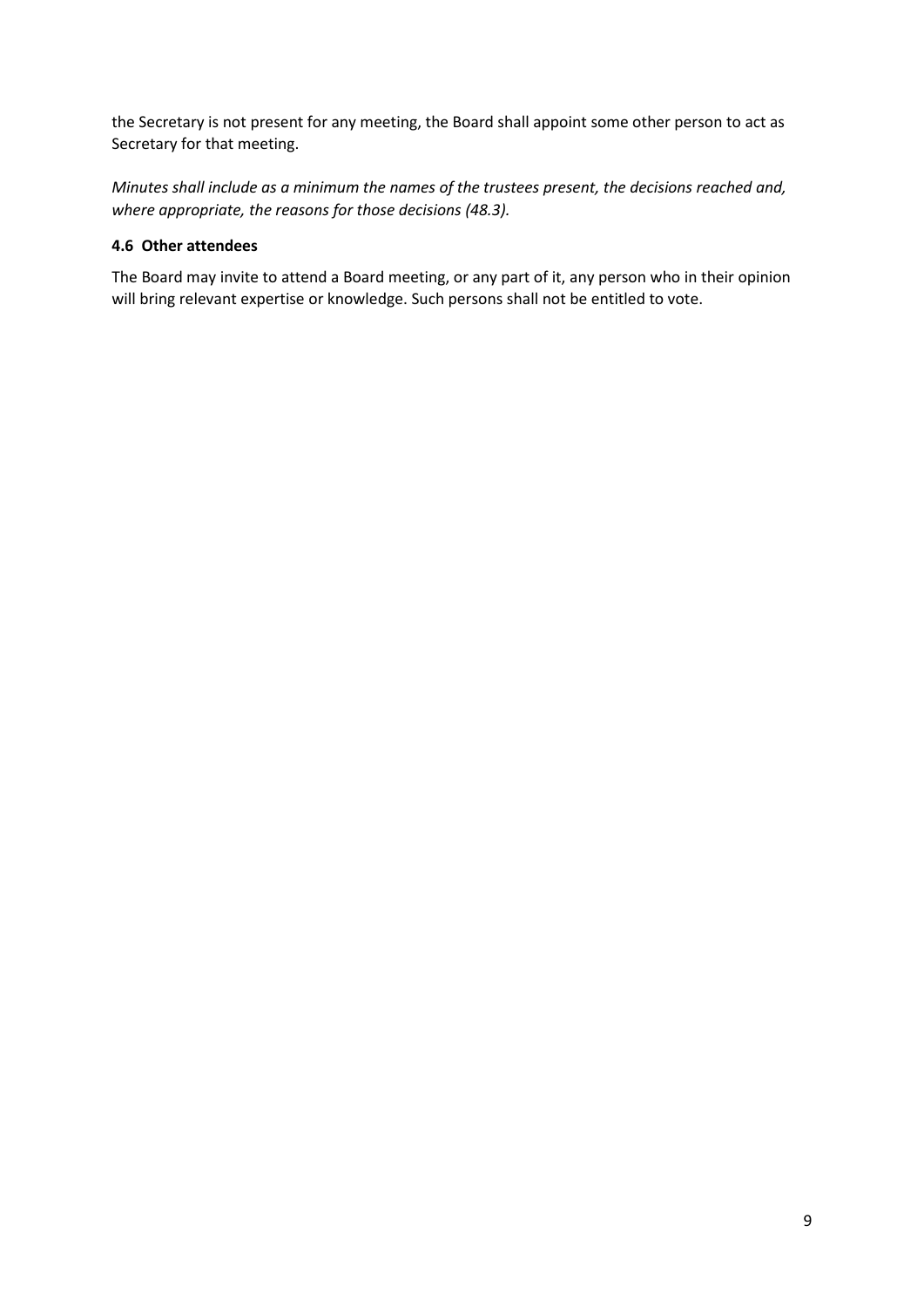# **5. COMMITTEES AND WORKING GROUPS**

## **5.1 Committees**

The Board may appoint Committees with a *minimum of two members* (45.1) all of whom shall be Trustees. Each committee shall have and act in accordance with terms of reference agreed by the Board.

*The Board may delegate to any Committee such of its functions (and make such delegation subject to such conditions) as it considers appropriate. The terms of any such delegation shall be recorded in the minutes. The Board may amend or revoke a delegation at any time (45).*

The Board shall reconsider the membership of each committee at least every three years with a view to rotating committee membership.

Each Committee shall have a Chair. If the Chair is absent for any meeting, the members of the Committee present shall elect one of their number to act as Chair for that meeting. *The Chair of each Committee meeting shall fully report its proceedings to the next meeting of the Board (45.4).*

*Each Committee shall keep minutes of its meetings,* which shall be reported to the next Board meeting and available to any Trustee on request*. Minutes must include as a minimum the names of the Trustees present, the decisions reached and, where appropriate, the reasons for those decisions (48.3).*

Committees may invite other attendees to be present at their meetings on the same basis as for Board meetings. Relevant SMT member(s) shall normally be invited for all or part of each meeting.

In all other respects, Committees shall control their own procedures.

#### **5.2 Working Groups**

The Board may appoint Working Groups with a minimum of two members at least one of whom shall be a Trustee. Each Working Group shall have and act in accordance with terms of reference agreed by the Board. A Working Group shall not have delegated authority.

A Trustee member of a Working Group shall report the proceedings of each meeting to the next meeting of the Board.

In all other respects, Working Groups shall control their own procedures.

The list of Committees and Working Groups, their terms of reference membership shall be provided to Trustees annually, and whenever they change.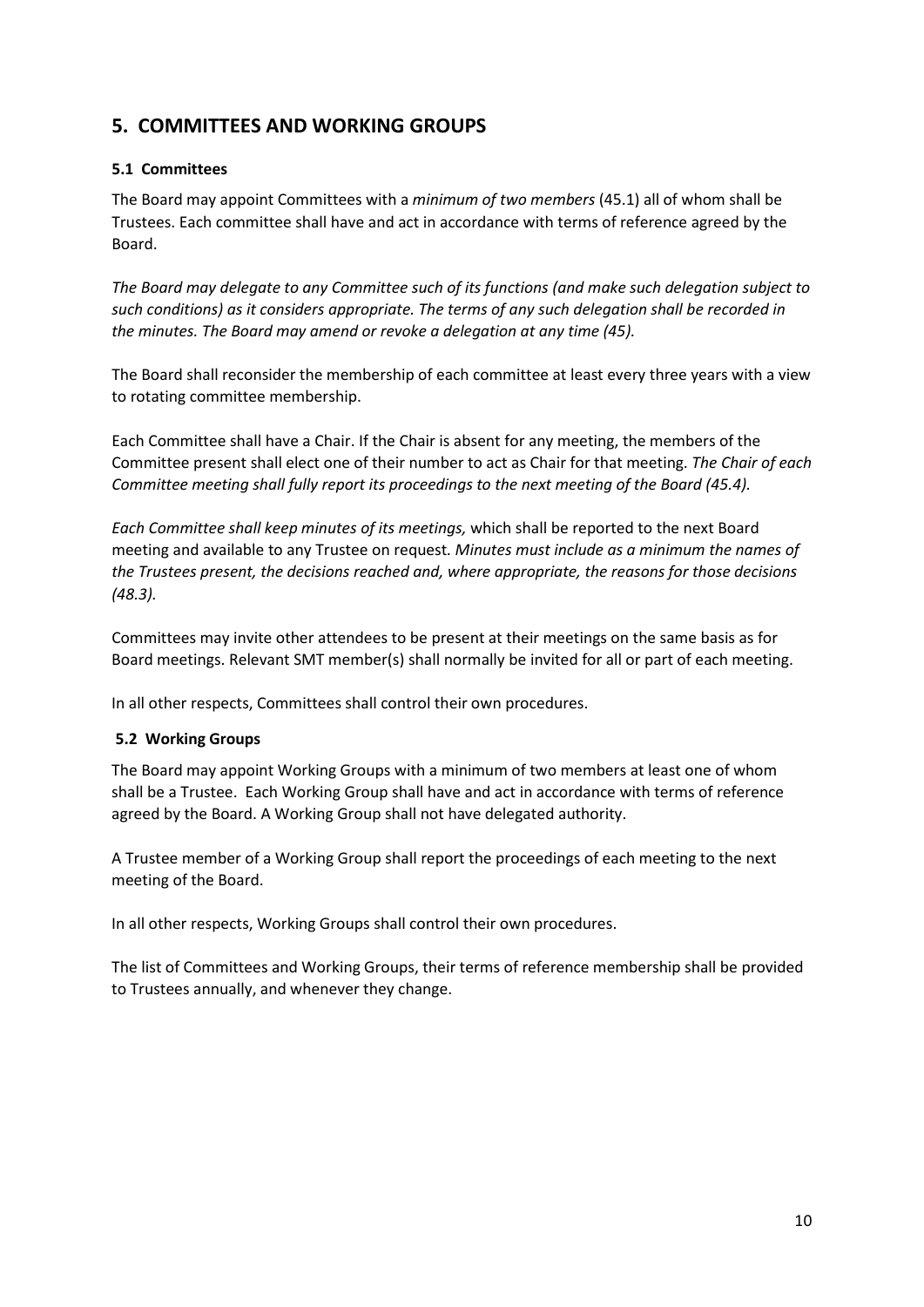# **6. PATRONS AND AMBASSADORS**

The Board may designate such persons as it considers appropriate as Patrons or Ambassadors of the Trust without limit of number.

#### **6.1 Patron**

A Patron is a person with a public profile willing to allow that profile to be actively used for the advancement of the Trust's objects.

Designation as a Patron is subject to reaching a written agreement with the Chair and CEO setting out the manner in which the person's profile is to be used (e.g. attendance at events, networking, fundraising, public speaking) and the extent (if any) to which they will be personally involved. Such agreements are to be regularly reviewed and may be varied at any time.

Designation as a Patron may be terminated by consent, if the agreement is not adhered to, or for cause (e.g. the Patron making public statements inconsistent with the Trust's mission or values).

#### **6.2 Ambassador**

An Ambassador is a person other than an officer or employee of the Trust who demonstrates a sustained commitment to providing active practical support for the Trust's work in any sphere.

Designation as an Ambassador may be made in recognition of current support or where an individual makes a specific commitment to future support.

Designation as an Ambassador will be agreed by the Chair and will normally continue for as long as the relevant support continues, but may be withdrawn at any time for any reason.

#### **6.3 Status and engagement**

Although Patrons and Ambassadors are not officers or employees of the Trust, their designation signals a public commitment by them to the Trust, and the Trust to them. As such they are regarded as integral members of the wider Trust 'team' and the Trust commits to engaging with and supporting them appropriately.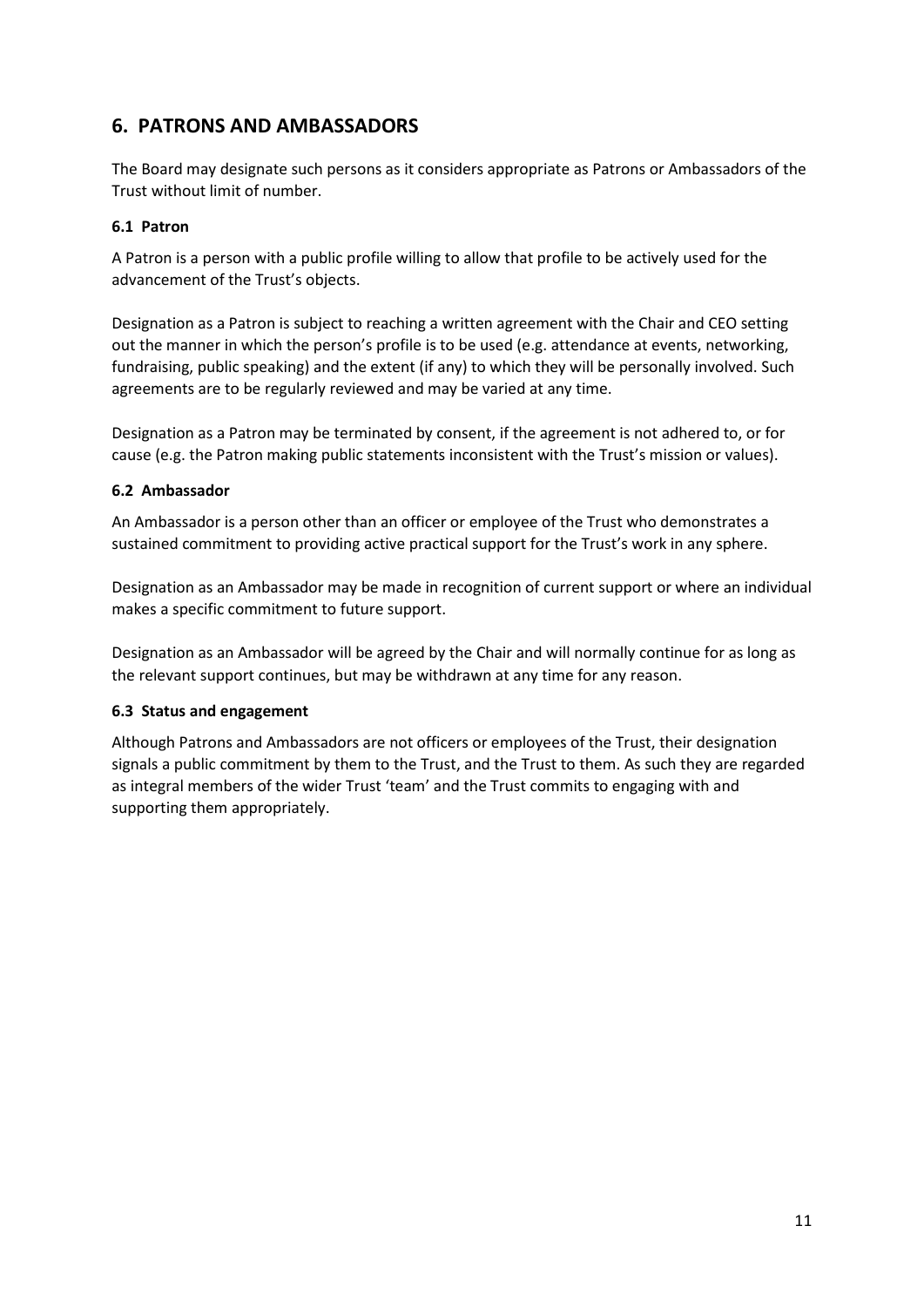# **7. DELEGATION**

## **7.1 Decisions reserved to the Board**

- 1. Strategy
- Approval of the Trust's strategy
- Commitments to provide any services materially different to an existing service in scope, client group or geography unless they clearly form part of the Trust's approved strategy

## 2. Financial

- Entering into any investment or new banking arrangements
- Approval of the Trust's budget. Where the budget includes project works, the Board may require the expenditures on these to be shown separately and subject to separate approval.
- Commitment to joint enterprises
- 3. Organisation and staffing
	- Approval of unbudgeted changes to the Trust's overall departmental and SMT structures
- 4. Policy approval
	- [Subject to further review]

#### **7.2 Decisions delegated to the Finance and Facilities Committee**

- Approval of any proposed sub-delegation of the Chief Executive's financial authority to Budget Holders.
- Writing off debts or fixed assets above the Chief Executive's authority to maximum of £90,000 in any financial year.

#### **7.3 Decisions delegated to the Chair**

• The amount of and method of approval of the Chief Executive's expenses to a maximum of £500 for any one item and £5000 in any financial year

#### **7.4 Decisions delegated to the Chief Executive**

#### 1. Financial

- Commitments to leases or purchases included in the approved budget up to £30,000 for any one item and £50,000 in aggregate in any financial year
- Commitments to the provision any existing service within the approved budget for that service.
- Commitments to extend the provision of any existing service to a maximum of 33% or £200,000 (whichever is lower) above the approved budget for that service provided such extension forms part of the agreed strategy, and is expected to at least break even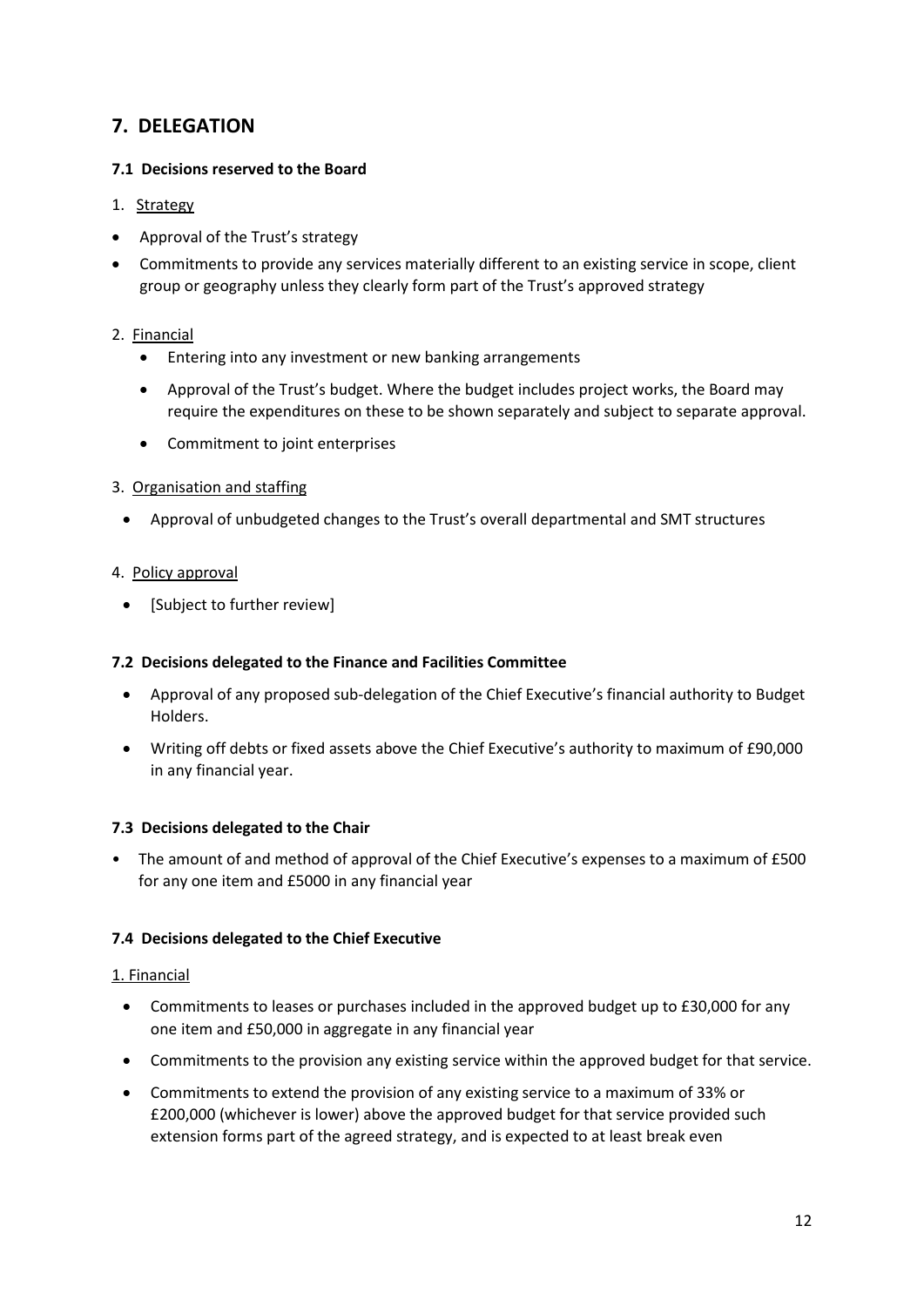- Authorisation for payment of any approved commitment except where the CEO approved the commitment in which case another member of the SMT shall additionally authorise the payment
- Writing off debts or fixed assets up to £2,000 individually

### 2. Organisation and staffing

- Appointment to permanent posts within the relevant approved staff complement
- Rates of pay for new permanent staff within the agreed banding up to Grade 4, within 10% of an outgoing member of staff's existing pay, or as specifically identified with the approved budget
- Appointment and rates of pay of temporary or contract staff within the relevant approved budgets
- Award of ex gratia or bonus payments to staff within the relevant approved budgets to a maximum of 10% of their normal pay
- Severance pay for an employee leaving with a termination settlement up to £5,000.
- Approval of staff expenses, other than those of the CEO

#### 3. Policy approval

• All policies not reserved to the Board or one of its committees.

#### 3. Operations

• All matters within the Trust's ordinary course of business, including decisions on subdelegation to subordinates.

#### **7.5 Decisions beyond the levels of authority listed, and not reserved to the Board**

Any such matter shall be discussed between the Chief Executive, the Chair of the Board and the Chairs of any relevant committee, who may take the decision without reference to the Board if they unanimously agree. Any such decisions, and the basis for them, shall be reported formally at the next Board meeting.

In the absence of unanimity, or if the Chair of the Board thinks fit, the matter shall be referred to the Board for decision.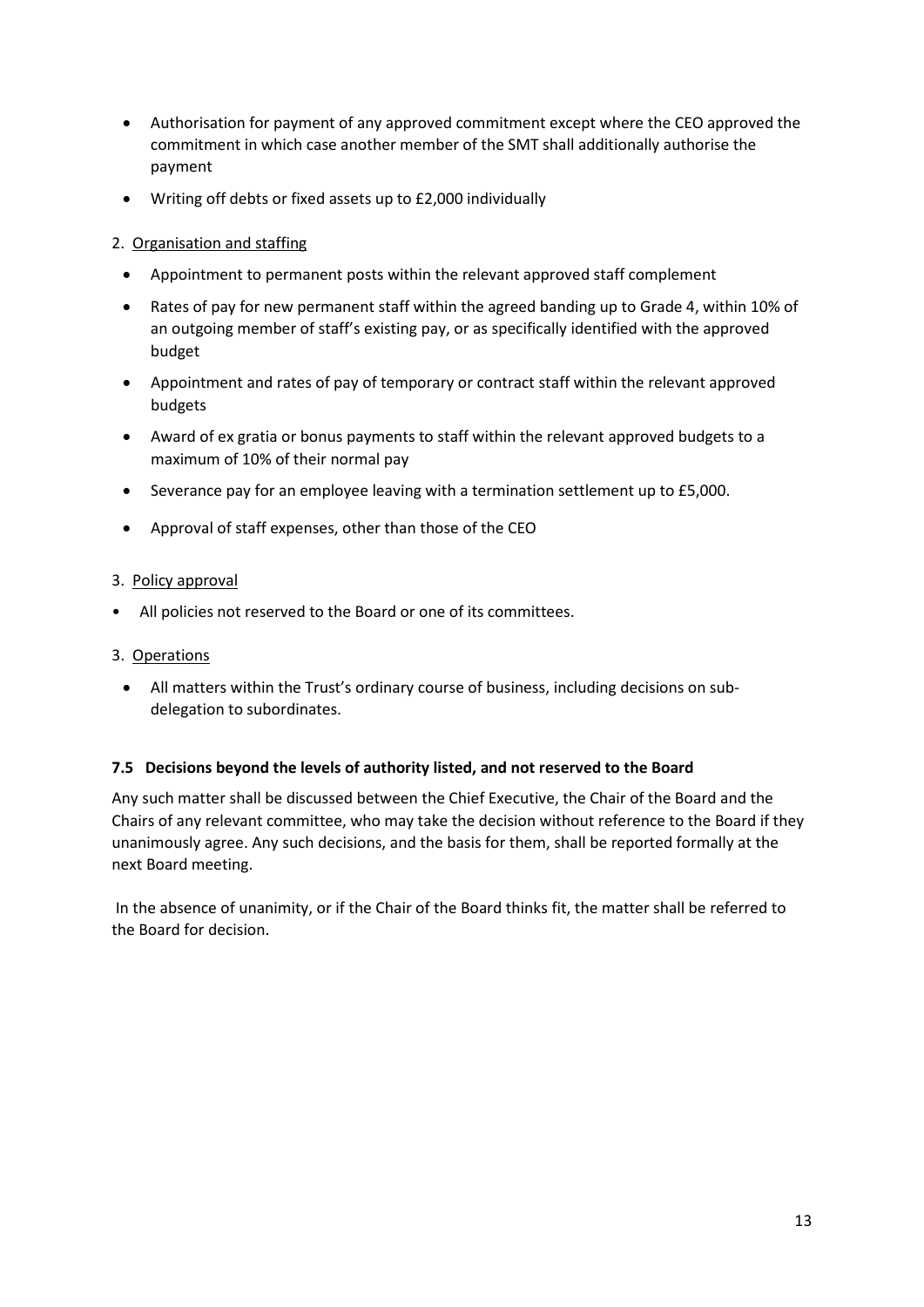# **APPENDIX 1: ROLE DESCRIPTION – CHAIR OF THE BOARD**

The Chair will hold the Board and Executive Team to account for the Trust's mission and vision, providing inclusive leadership to the Board, ensuring that each Trustee fulfils their duties and responsibilities for the effective governance of the Trust. The Chair will also support, and, where appropriate, challenge the Chief Executive Officer and ensure that the Board functions effectively and works closely with the entire Executive of the Trust to achieve agreed objectives. The Chair will act as an ambassador for the Trust and present the public face of the Trust in partnership with the Chief Executive Officer.

#### **Principal responsibilities**

#### **Strategic leadership**

- Provide leadership to the Trust and its Board, ensuring that the Trust has maximum impact for its beneficiaries
- Ensure that Trustees fulfil their duties and responsibilities for the effective governance of the Trust
- Ensure that the Board operates within its Charitable Objects, and provides a clear strategic direction for the Trust
- Ensure that the Board regularly reviews major risks and associated opportunities, and satisfies itself that systems are in place to take advantage of opportunities, and manage and mitigate the risks
- Ensure that the Board fulfils its duties to ensure the sound financial health of the Trust, with systems in place to ensure financial accountability.

#### **Governance**

- Ensure that the governance arrangements are working in the most effective way for the **Trust**
- Develop the knowledge and capability of the Board
- Encourage positive change where appropriate and address and resolve any conflicts within the Board
- Evaluate the performance of the Board and its members annually
- Ensure that the Board is regularly refreshed and incorporates the right balance of skills, knowledge and experience needed to govern and lead the Trust effectively, and which also reflects the wider population
- Work within any agreed policies adopted by the Trust.

#### **External Relations**

- Act as an ambassador for the cause and the Trust
- Act as a spokesperson for the organisation when appropriate
- Represent the Trust at external functions, meetings and events
- Facilitate change and address any potential conflict with external stakeholders.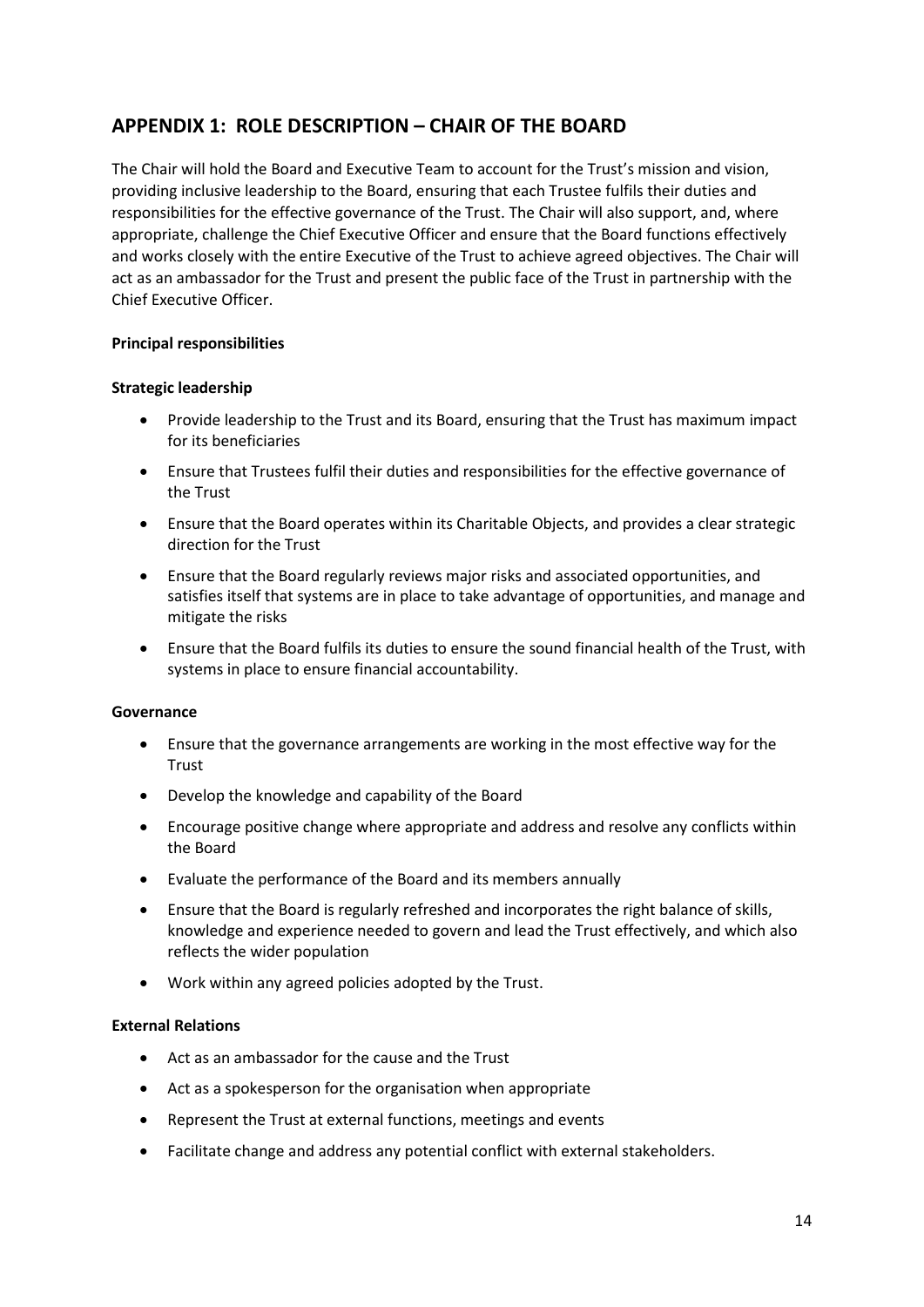#### **Efficiency and effectiveness**

- Chair meetings of the Board effectively and efficiently, bringing impartiality and objectivity to the decision-making process
- Ensure that Trustees are fully engaged and that decisions are taken in the best, long-term interests of the Trust and that the Board takes collective ownership of all decisions
- Foster, maintain and ensure that constructive relationships exist with and between the **Trustees**
- Work closely with the Chief Executive Officer to give direction to Board policy-making and ensure that meetings are well planned and effective and reflect the responsibilities of **Trustees**
- Monitor the implementation of decisions and actions agreed at meetings.

#### **Relationship with the Chief Executive Officer and the wider management team**

- Establish and build a strong, effective and a constructive working relationship with the Chief Executive Officer, ensuring s/he is held to account for achieving agreed strategic objectives
- Provide appropriate support to the Chief Executive Officer, whilst respecting the boundaries which exist between the two roles
- Ensure regular contact with the Chief Executive Officer and develop and maintain an open and supportive working relationship within which each can speak openly about concerns, worries and challenges
- Conduct an annual appraisal and remuneration review for the Chief Executive Officer in consultation with other Trustees
- Ensure that the Chief Executive Officer has the opportunity for professional development and has appropriate external professional support.